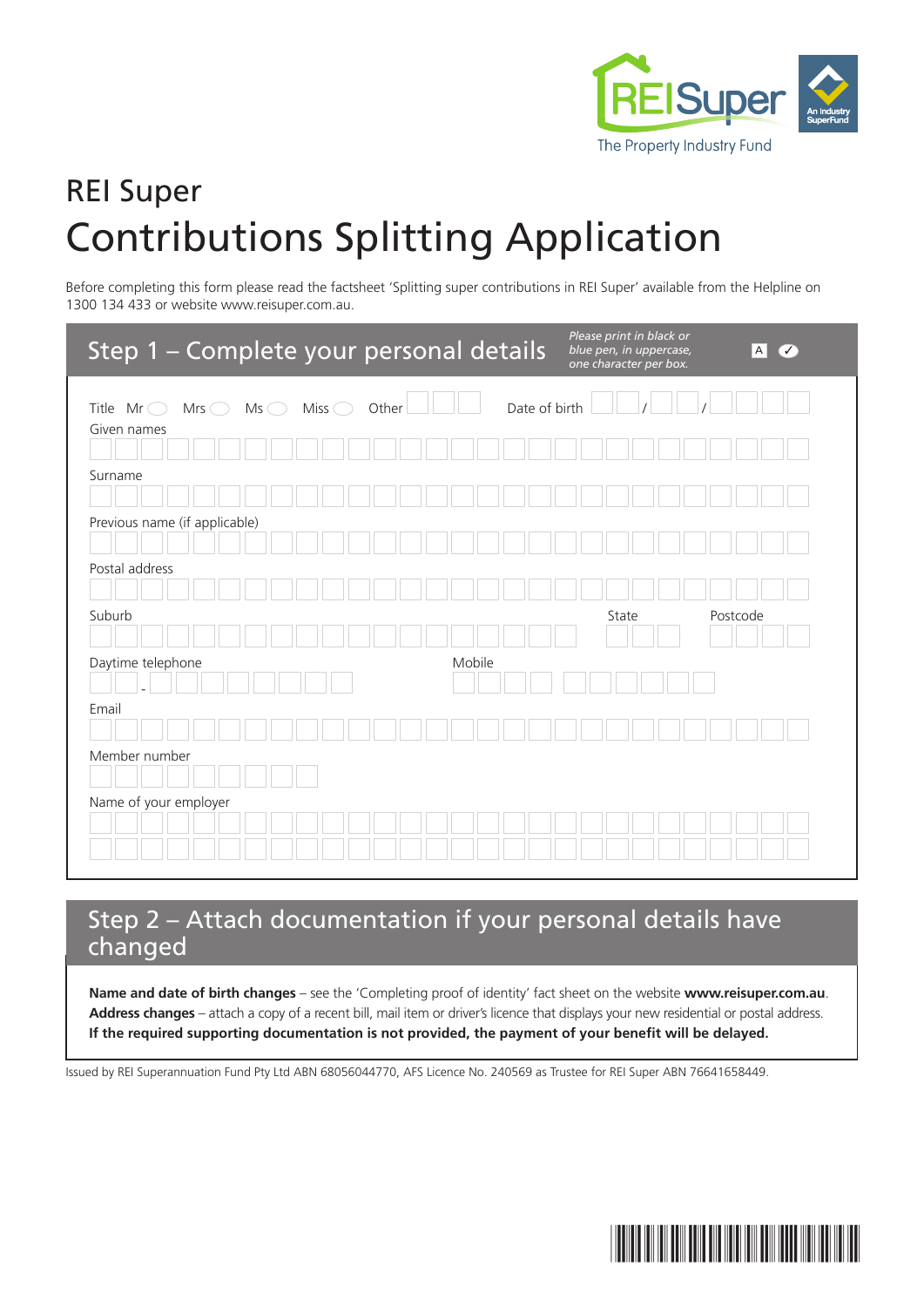# Step 3 – Personal details of spouse receiving your contributions

| Miss $\bigcirc$<br>Date of birth<br>Title $Mr$<br>Other<br>$Mrs \quad \supset$<br>Ms<br>(                                                                                                                                            |  |
|--------------------------------------------------------------------------------------------------------------------------------------------------------------------------------------------------------------------------------------|--|
| Given names                                                                                                                                                                                                                          |  |
|                                                                                                                                                                                                                                      |  |
| Surname                                                                                                                                                                                                                              |  |
|                                                                                                                                                                                                                                      |  |
| Postal address                                                                                                                                                                                                                       |  |
|                                                                                                                                                                                                                                      |  |
| Suburb<br>State<br>Postcode                                                                                                                                                                                                          |  |
|                                                                                                                                                                                                                                      |  |
| Daytime telephone<br>Mobile                                                                                                                                                                                                          |  |
|                                                                                                                                                                                                                                      |  |
| Details of spouse's super fund                                                                                                                                                                                                       |  |
| The details below will help us identify your spouse's super account. It is important to complete all details as the trustee may                                                                                                      |  |
| not be able to process your request otherwise.<br>Member number                                                                                                                                                                      |  |
|                                                                                                                                                                                                                                      |  |
|                                                                                                                                                                                                                                      |  |
| Fund name                                                                                                                                                                                                                            |  |
|                                                                                                                                                                                                                                      |  |
|                                                                                                                                                                                                                                      |  |
| This fund is a Self Managed Super Fund                                                                                                                                                                                               |  |
| Please note: All payments to a Self Managed Super Fund will be sent to the registered address. Please ensure the fund address                                                                                                        |  |
| is up-to-date on the ATO's website www.superfundlookup.gov.au<br>Fund address                                                                                                                                                        |  |
|                                                                                                                                                                                                                                      |  |
|                                                                                                                                                                                                                                      |  |
|                                                                                                                                                                                                                                      |  |
| Telephone                                                                                                                                                                                                                            |  |
|                                                                                                                                                                                                                                      |  |
| Fund ABN number*<br>Unique Superannuation Identifier (USI)*                                                                                                                                                                          |  |
|                                                                                                                                                                                                                                      |  |
| Membership or Policy number*                                                                                                                                                                                                         |  |
|                                                                                                                                                                                                                                      |  |
| If exempt from an ABN, tick the reason for exemption:                                                                                                                                                                                |  |
|                                                                                                                                                                                                                                      |  |
| Retirement Savings Account<br>Exempt Public Sector Super Scheme<br>Cheque to be made in favour of                                                                                                                                    |  |
|                                                                                                                                                                                                                                      |  |
|                                                                                                                                                                                                                                      |  |
|                                                                                                                                                                                                                                      |  |
| Note: You can only split contributions to an active super account held in the name of your spouse in a complying super fund.                                                                                                         |  |
| If your spouse does not have an active super account the trustee will not be able to process your request.<br>Your spouse may have the option of joining REI Super. For details, including a copy of the relevant Product Disclosure |  |
| Statement, please call the Helpline on 1300 134 433 or refer to the website www.reisuper.com.au.                                                                                                                                     |  |
| * A transfer to another fund cannot occur without the ABN and USI or membership/policy number of your spouse's fund. If your rollover fund does not have an                                                                          |  |

*ABN you will need to contact the fund directly to request evidence of their complying status, such as their notice of compliance. Your spouse's super fund can help you complete these details.*

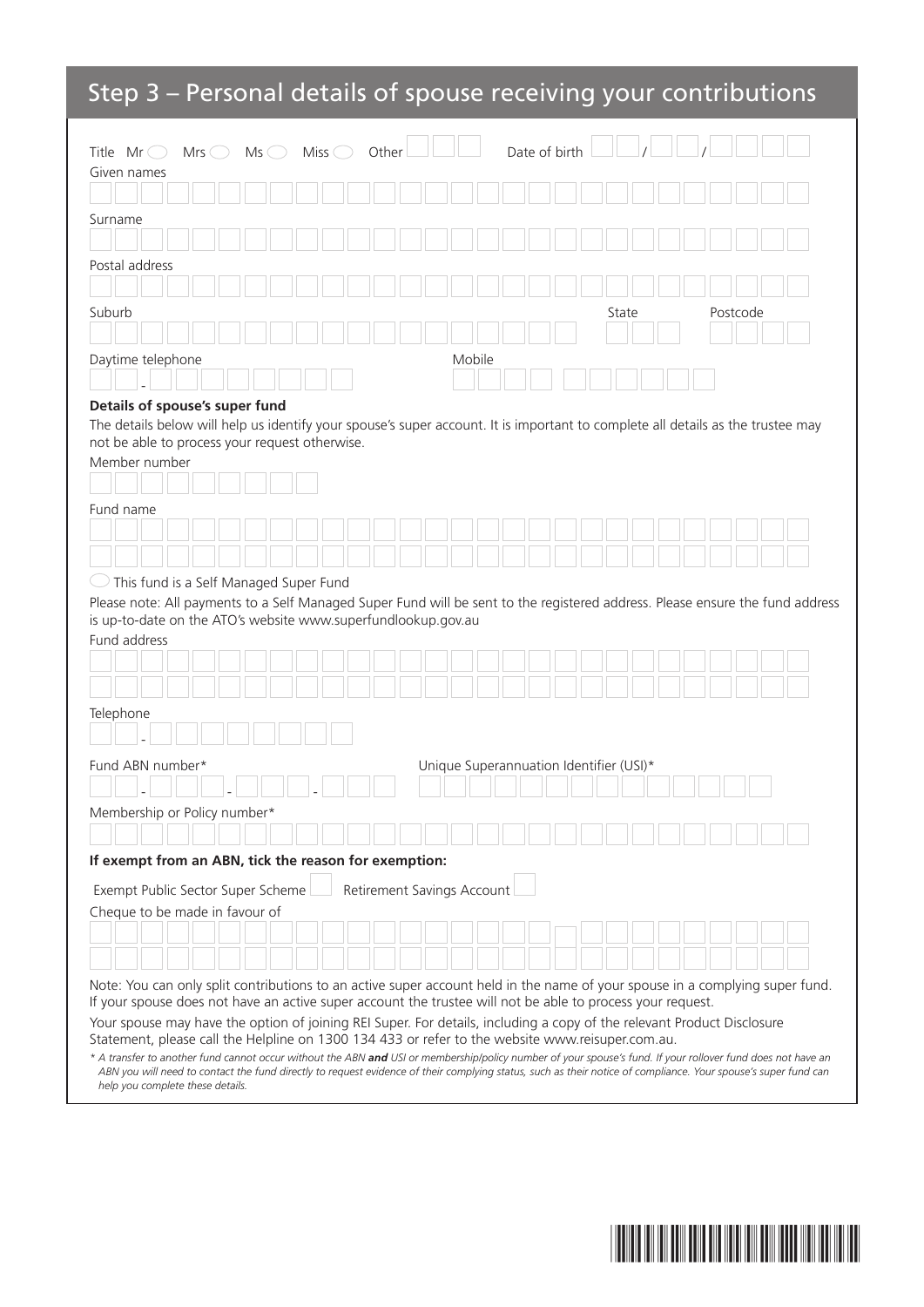# Step 4A – What form of identification will you need to provide?

This section will only apply if you are transferring contributions to your spouse's account in another complying superannuation fund. If you are transferring to a Self Managed Super Fund – refer to Step 4B.

### **If transferring contributions to your spouse's account in another complying superannuation fund:**

#### **Option 1 – use your Tax File Number (TFN)**

REI Super might already hold your TFN. If you're not sure if you have previously provided it, you can choose to do so now. You do not have to provide your TFN, but if you do, this will ensure that any benefit you take from REI Super does not incur additional tax. *Please also refer to the information provided below under Providing your Tax File Number (TFN).* Enter your TFN here

By providing your TFN, you are authorising us to give this information to your other super fund.

*Please note: We will validate your TFN and personal details with the Australian Tax Office. If we cannot confirm an exact match with the ATO's records, you will be required to provide a copy of either your current driver's licence or passport (see below\* ) and your payout will be delayed.*

### **Option 2 – provide a copy of either your current driver's licence or passport\***

\* Your driver's licence must NOT be expired. However, your Australian passport can have expired within the last 2 years. If you don't have a current driver's licence or passport, you can refer to the 'Completing Proof of Identity' fact sheet on the fund's website at **www.reisuper.com.au** for a list of other documents that can be used to identify you. You can also contact the Helpline on **1300 134 433** for assistance.

## Step 4B – Identification required if transferring contributions to your spouse's account in a Self Managed Super Fund

If you would like to transfer contributions to your spouse's account in a Self Managed Super Fund, you will need to provide **certified** ID. The easiest way to do this is to:

- Photocopy both sides of your current drivers licence or passport\*
- Take the photocopies to Australia Post or your local Police Station and ask them to certify your ID document.
- \* Your driver's licence must NOT be expired. However, your Australian passport can have expired within the last 2 years.

The person certifying your ID documents will include the following details on the copies:





A clear copy of the document that identifies you (i.e. your driver's licence (front and back) or passport) Write or stamp 'certified true copy' of the original document - The authorised person's signature Full name, qualification and registration number (if applicable) of the authorised person

- Date of certification (within 12 months of receipt)

If you don't have a current driver's licence or passport, you can refer to the 'Completing Proof of Identity' fact sheet on the fund's website at www.reisuper.com.au for a list of other documents that can be used to identify you. You can also contact the Helpline on **1300 134 433** for assistance.

## PROVIDING YOUR TAX FILE NUMBER (TFN)

There may be tax implications if you have not yet provided, or choose not to provide, your TFN. Whilst it is not compulsory to provide your TFN, not doing so could cost you in the following ways:

- you may have paid more tax than necessary on super contributions made for you by your employer (including SG, salary sacrifice and other contributions) in this financial year. This additional tax can be reversed if you provide your TFN to the fund before the end of the financial year, or your earlier payment from the fund. Although you may be able to claim back this additional tax if you later provide your TFN, time limits and other rules may apply, which may affect the size of any refund.
- you may pay additional tax on your super payout. However it might be possible to claim this back when lodging your tax return.
- you may miss out on any government Super Co-contributions for which you may be eligible; and
- you may have difficulty locating your super in the future, should you lose contact with your fund(s).

If you are uncertain as to whether or not you have provided your TFN, you can check these details on the fund's website **www.reisuper.com.au** or contact the Helpline on **1300 134 433**.

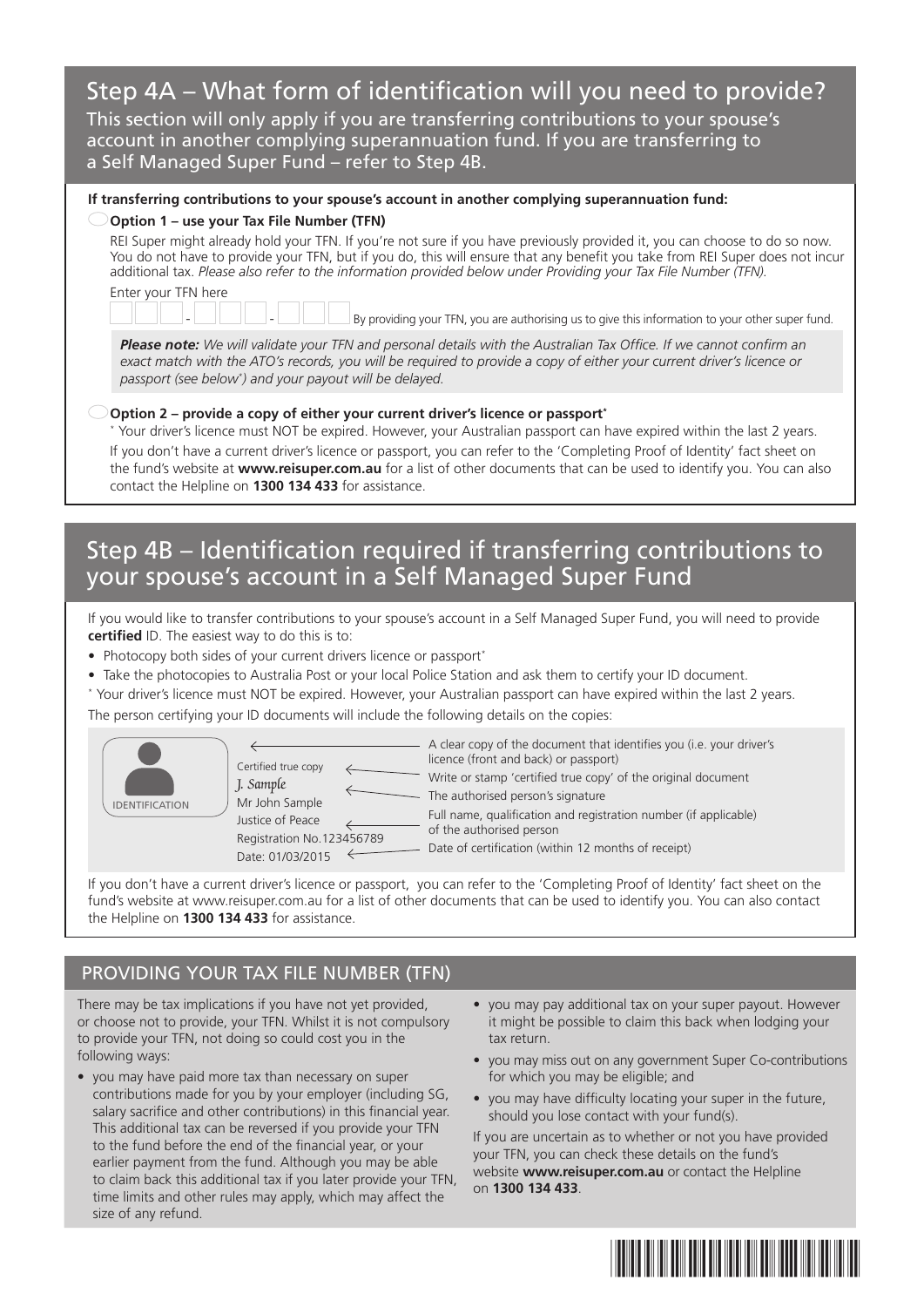# Step 5A – Contributions splitting details

|                                                                                       | The contributions I would like to split with my spouse are contributions made to my super account during the previous financial                                                                                                                                                                                                                                                                                                                                                                                                                                                                                                                                                                                                                                                                                                                                                                                                                                                                                                           |
|---------------------------------------------------------------------------------------|-------------------------------------------------------------------------------------------------------------------------------------------------------------------------------------------------------------------------------------------------------------------------------------------------------------------------------------------------------------------------------------------------------------------------------------------------------------------------------------------------------------------------------------------------------------------------------------------------------------------------------------------------------------------------------------------------------------------------------------------------------------------------------------------------------------------------------------------------------------------------------------------------------------------------------------------------------------------------------------------------------------------------------------------|
| year ended 30/06/<br>(YEAR)                                                           |                                                                                                                                                                                                                                                                                                                                                                                                                                                                                                                                                                                                                                                                                                                                                                                                                                                                                                                                                                                                                                           |
| of taxed splittable contributions.                                                    | Write the amount or percentage that your spouse is to receive. It cannot be more than 85% of the contributions you made<br>in this category or more than your concessional contributions cap for the financial year. From 1 July 2019, the concessional<br>contributions cap may be increased above the general concessional cap if you are eligible. To be eligible you must make<br>concessional contributions in excess of the general concessional cap, have a total superannuation balance less than \$500,000<br>immediately prior to the financial year, and have unused concessional cap space from the previous 5 years (with 2018–19<br>financial year being the first year you can accrue unused concessional contributions). Your concessional contributions cap<br>will equal the general concessional cap plus the previously unused concessional contributions made in excess of the general<br>concessional contributions cap. Your increased concessional contributions cap will be used to determine the maximum amount |
| Eligible concessional contributions to be split:                                      |                                                                                                                                                                                                                                                                                                                                                                                                                                                                                                                                                                                                                                                                                                                                                                                                                                                                                                                                                                                                                                           |
| (e.g. deductible contributions such as employer and salary sacrifice contributions)   |                                                                                                                                                                                                                                                                                                                                                                                                                                                                                                                                                                                                                                                                                                                                                                                                                                                                                                                                                                                                                                           |
| (tick one circle only) $\mathcal{C}$                                                  |                                                                                                                                                                                                                                                                                                                                                                                                                                                                                                                                                                                                                                                                                                                                                                                                                                                                                                                                                                                                                                           |
| Dollar Amount (enter amount and tick whether net or gross of tax*)                    |                                                                                                                                                                                                                                                                                                                                                                                                                                                                                                                                                                                                                                                                                                                                                                                                                                                                                                                                                                                                                                           |
|                                                                                       | <b>GROSS</b><br><b>NET</b><br>$\Omega$ r                                                                                                                                                                                                                                                                                                                                                                                                                                                                                                                                                                                                                                                                                                                                                                                                                                                                                                                                                                                                  |
| <b>OR</b>                                                                             |                                                                                                                                                                                                                                                                                                                                                                                                                                                                                                                                                                                                                                                                                                                                                                                                                                                                                                                                                                                                                                           |
| Percentage (enter percentage and tick whether net or gross of tax*)                   |                                                                                                                                                                                                                                                                                                                                                                                                                                                                                                                                                                                                                                                                                                                                                                                                                                                                                                                                                                                                                                           |
| $\frac{0}{0}$                                                                         | <b>GROSS</b><br>NET or                                                                                                                                                                                                                                                                                                                                                                                                                                                                                                                                                                                                                                                                                                                                                                                                                                                                                                                                                                                                                    |
| to any applicable maximums).                                                          | * Concessional contributions are subject to 15% contribution tax. If you nominate a gross dollar amount or percentage above, the amount transferred will be<br>reduced by 15% to allow for this tax. If you nominate a net dollar amount or percentage above, the amount transferred will be as per your nomination (subject                                                                                                                                                                                                                                                                                                                                                                                                                                                                                                                                                                                                                                                                                                              |
|                                                                                       | Note: Only eligible contributions made during the previous financial year can be split. The total contributions amount                                                                                                                                                                                                                                                                                                                                                                                                                                                                                                                                                                                                                                                                                                                                                                                                                                                                                                                    |
| or your concessional contribution cap <sup>**</sup> (whichever is the lesser).        | nominated cannot exceed a maximum of the total concessional contributions made to your account during the financial year                                                                                                                                                                                                                                                                                                                                                                                                                                                                                                                                                                                                                                                                                                                                                                                                                                                                                                                  |
| transferred will be limited so that your leaving service benefit is at least \$5,000. | If you nominate an amount greater than your legislated concessional contribution cap the amount transferred will be reduced<br>accordingly. If the amount you nominate would leave you with a leaving service benefit of less than \$5,000, the amount                                                                                                                                                                                                                                                                                                                                                                                                                                                                                                                                                                                                                                                                                                                                                                                    |
|                                                                                       |                                                                                                                                                                                                                                                                                                                                                                                                                                                                                                                                                                                                                                                                                                                                                                                                                                                                                                                                                                                                                                           |

\*\* Refer to the 'Contributions splitting fact sheet' on www.reisuper.com.au or call the Helpline on 1300 134 433 for details.

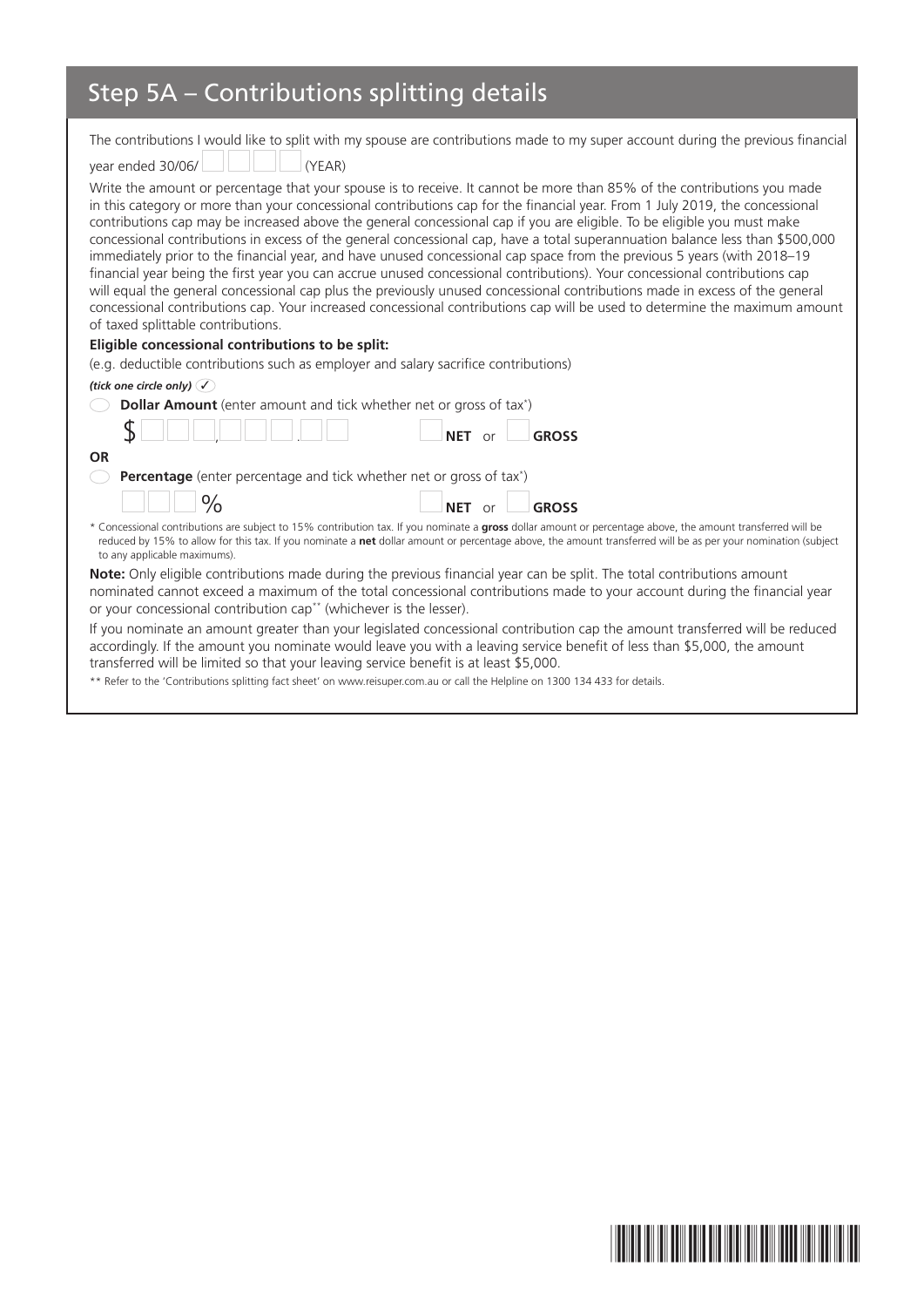## Step 5B – Contributions splitting details for exiting members **(only complete this section if you are leaving REI Super)**

If you are withdrawing your entire superannuation benefit from REI Super you may also elect to split contributions made to your super account during the current financial year. Please nominate the amount you wish to split (note this section only applies to contributions made during the current financial year. To request a split for contributions made during the previous financial year you will also need to complete Step 5A above). Please ensure this form is submitted together with your 'Payment Instructions' form.

Write the amount or percentage that your spouse is to receive. It cannot be more than 85% of the contributions you made in this category or more than your concessional contributions cap for the financial year. From 1 July 2019, the concessional contributions cap may be increased above the general concessional cap if you are eligible. To be eligible you must make concessional contributions in excess of the general concessional cap, have a total superannuation balance less than \$500,000 immediately prior to the financial year, and have unused concessional cap space from the previous 5 years (with 2018–19 financial year being the first year you can accrue unused concessional contributions). Your concessional contributions cap will equal the general concessional cap plus the previously unused concessional contributions made in excess of the general concessional contributions cap. Your increased concessional contributions cap will be used to determine the maximum amount of taxed splittable contributions.

#### **Eligible concessional contributions to be split:**

(e.g. deductible contributions such as employer and salary sacrifice contributions)

### *(tick one circle only)* ✓

| <b>Dollar Amount</b> (enter amount and tick whether net or gross of tax <sup>*</sup> )                                                                                                                                                                                                                                                                       |
|--------------------------------------------------------------------------------------------------------------------------------------------------------------------------------------------------------------------------------------------------------------------------------------------------------------------------------------------------------------|
| <b>GROSS</b>                                                                                                                                                                                                                                                                                                                                                 |
| <b>OR</b>                                                                                                                                                                                                                                                                                                                                                    |
| <b>Percentage</b> (enter percentage and tick whether net or gross of tax <sup>*</sup> )                                                                                                                                                                                                                                                                      |
| $\vert \vert \vert \circ \rangle$<br>NET or <b>GROSS</b>                                                                                                                                                                                                                                                                                                     |
| * Concessional contributions are subject to 15% contribution tax. If you nominate a gross dollar amount or percentage above, the amount transferred will be<br>reduced by 15% to allow for this tax. If you nominate a net dollar amount or percentage above, the amount transferred will be as per your nomination (subject<br>to any applicable maximums). |
| <b>Note:</b> Only eligible contributions made during the current financial year can be split. The total contributions amount<br>nominated cannot exceed a maximum of the total concessional contributions made to your account during the financial year<br>or your concessional contribution cap <sup>**</sup> (whichever is the lesser).                   |
| If you nominate an amount greater than your legislated concessional contribution cap the amount transferred will be                                                                                                                                                                                                                                          |

the amount transferred will be reduced accordingly.

\*\* Refer to the 'Contributions splitting fact sheet' on twww.reisuper.com.au or call the Helpline on 1300 134 433 for details.

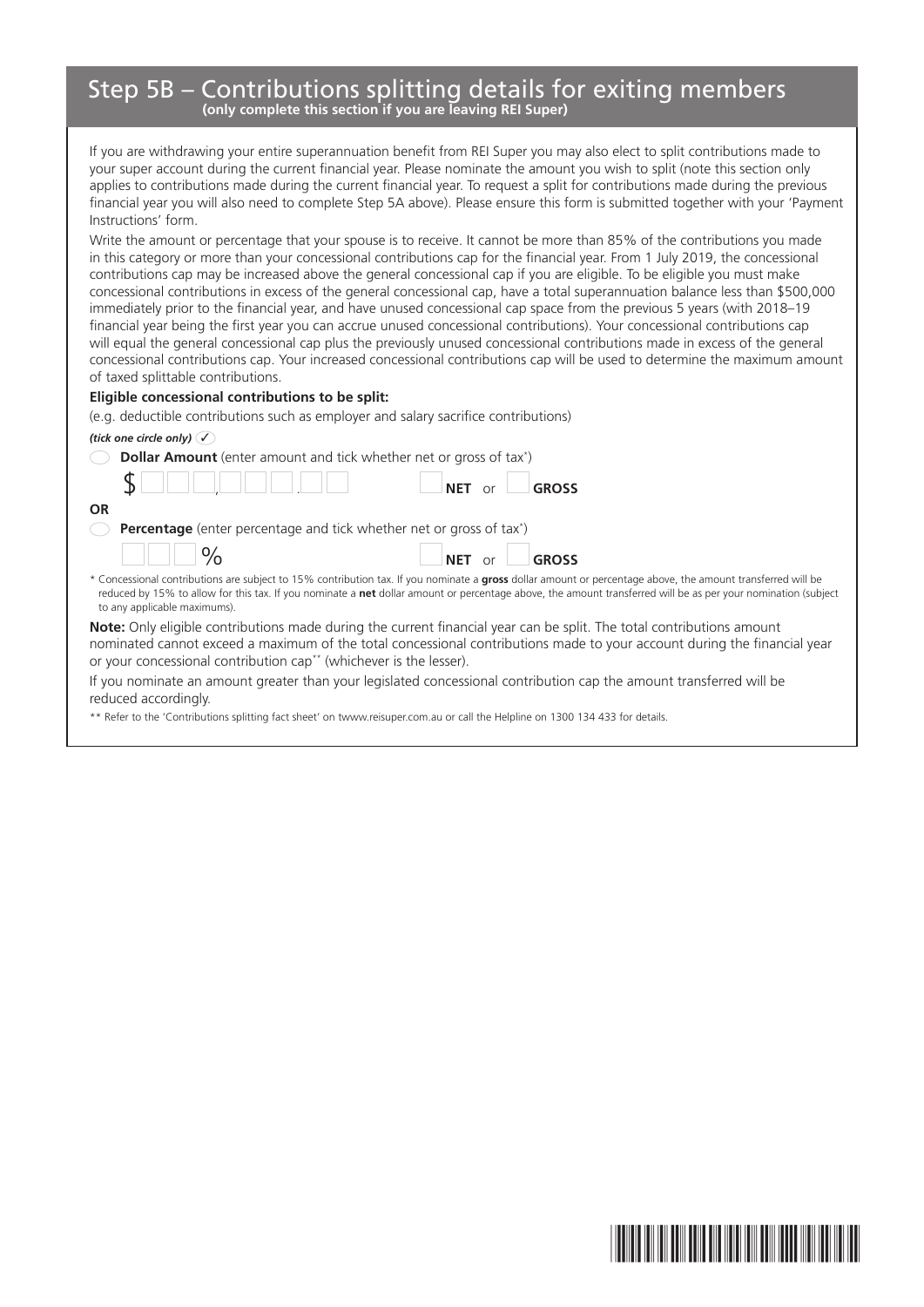## Step 6 – Receiving spouse declaration **(spouse to complete)**

I declare that at the date of this application, I am the spouse<sup>^</sup> of the applicant and:

I have not reached my preservation age\* ; OR

I am between my preservation age<sup>\*</sup> and 65 years and have not permanently retired<sup>#</sup> from the workforce.

\* Your preservation age depends on your date of birth – see the table below:

| Date of birth               | <b>Preservation age</b> |
|-----------------------------|-------------------------|
| Before 1 July 1960          | 55                      |
| 1 July 1960 to 30 June 1961 | 56                      |
| 1 July 1961 to 30 June 1962 | 57                      |
| 1 July 1962 to 30 June 1963 | 58                      |
| 1 July 1963 to 30 June 1964 | 59                      |
| 1 July 1964 or after        |                         |

# Permanently retired is defined as never being gainfully employed again for more than 10 hours per week. Gainful employment means employed or self-employed for gain or reward in any business, trade, profession, calling, occupation or employment.

I understand that: The information contained in this form will be used by the trustee to process this contributions split request.

• I consent to my information being collected, disclosed and used in the manner set out in this form.

Signature  $\vert x \vert$  Date  $\vert x \vert$ 

^ A spouse includes:

- your husband or wife
- another person (whether of the same sex or not) with whom you are in a registered relationship, or
- another person who, although not legally married to you, lives with you on a genuine domestic basis in a relationship as a couple.

**Note:** This section must be completed by the receiving spouse in order for the trustee to process the contributions splitting request. The trustee of REI Super recommends that you seek advice from a licenced, or appropriately authorised, financial adviser regarding your super before you make any decision in relation to contributions splitting.

| Step 7 - Complete the checklist                                                                                                                                        |
|------------------------------------------------------------------------------------------------------------------------------------------------------------------------|
| To enable your payment to be processed promptly, please ensure you have correctly completed this form before returning<br>it to the fund. Have you:                    |
| Provided your member details in Step 1?                                                                                                                                |
| Attached supporting documentation for any change of name, date of birth or address detailed in <b>Step 2</b> ?                                                         |
| Provided complete payment instructions in Step 3, 5A and 5B?                                                                                                           |
| Your spouse has signed and dated the declaration (Step 6)?                                                                                                             |
| Signed and dated the form (Step 8)?                                                                                                                                    |
| Select the proof of identification you have provided - Step 4a or Step 4b                                                                                              |
| Use your Tax File Number                                                                                                                                               |
| Copy of current driver's licence OR passport                                                                                                                           |
| Certified copy of current driver's licence OR passport                                                                                                                 |
| Is your identification current? If providing an Australian passport, one that has expired within the last two years is acceptable.                                     |
| Are you transferring contributions to your spouse's account in a Self Managed Super Fund? If so, you have attached<br>certified proof of identity documents - Step 4b. |
| If you need help, please refer to the 'Completing proof of identity' fact sheet on the fund's website at www.reisuper.com.au<br>or call the Helpline on 1300 134 433.  |